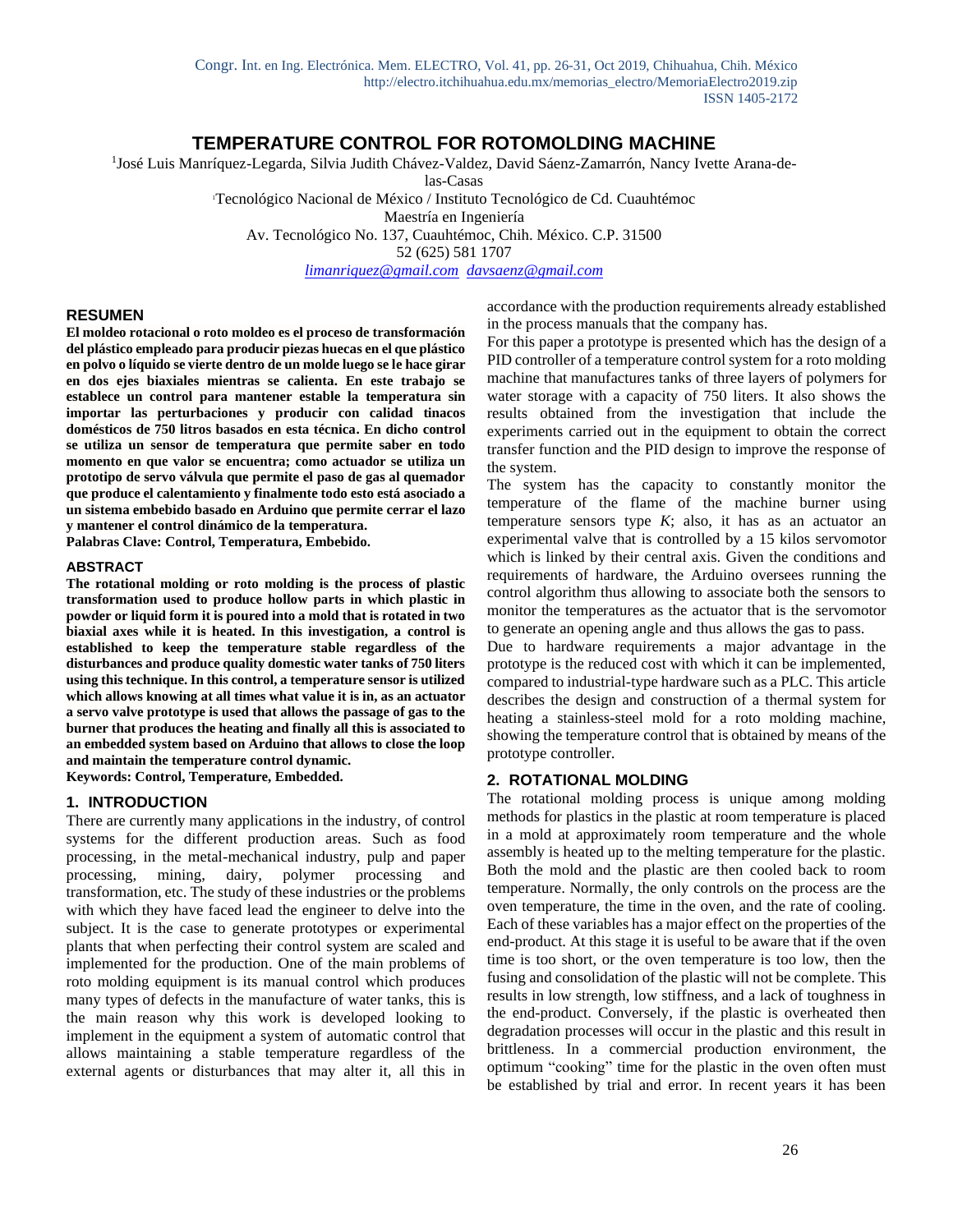shown that if the temperature of the air inside the mold is recorded throughout the molding cycle, then it is possible to observe in real time many key stages in the process. It is important to understand that rotational molding does not rely on centrifugal forces to throw the plastic against the mold wall. The speeds of rotation are slow, and the powder undergoes a regular tumbling and mixing action. Effectively the powder lies in the bottom of the mold and different points on the surface of the mold come down into the powder pool. The regularity with which this happens depends on the speed ratio that is the ratio of the major (arm) speed to the minor (plate) speed. The most common speed ratio is 4:1 because this gives a uniform coating of the inside surface of most mold shapes, the importance of the speed ratio in relation to the wall [1]. Figure 1 shows the Rotational molding process.



#### *Fig 1. Rotational molding.*

When the mold rotates in the oven, its metal wall becomes hot, and the surface of the powder particles becomes tacky. The particles stick to the mold wall and to each other, thus building up a loose powdery mass against the mold wall. A major portion of the cycle is then taken up in sintering the loose powdery mass until it is a homogeneous melt. The irregular pockets of gas that are trapped between the powder particles slowly transform themselves into spheres and under the influence of heat over a period of time they disappear. These pockets of gas, sometimes referred to as bubbles or pinholes, do not move through the melt. The viscosity of the melt is too great for this to happen, so the bubbles remain where they are formed and slowly diminish in size over a period of time Molders sometimes use the bubble density in a slice through the thickness of the molding as an indication of quality. If there are too many bubbles extending through the full thickness of the part, then it is undercooked. If there are no bubbles in the cross section, then it is likely that the part has been overcooked. A slice that shows a small number of

bubbles close to the inner free surface is usually regarded as the desired situation.

Other indications of the quality of rotationally molded polyethylene products relate to the appearance of the inner surface of the part and the smell of the interior of the molding. The inner surface should be smooth with no odor other than the normal smell of polyethylene. If the inner surface is powdery or rough, then this is an indication that the oven time was too short because insufficient time has been allowed for the particles to fuse together. If the inner surface has a high gloss, accompanied by an acrid smell then the part has been in the oven too long. Degradation of the plastic begins at the inner surface due to the combination of temperature and air (oxygen) available there.

Even if the oven time is correct, the method of cooling can have a significant effect on the quality of the end-product. The most important issue is that, in rotational molding, cooling is from the outside of the mold only. This reduces the rate of cooling and the unsymmetrical nature of the cooling results in warpage and distortion of the molded part. The structure of the plastic is formed during the cooling phase and rapid cooling (using water) will result, effectively, in a different material compared with slow cooling (using air) of the same resin. The mechanical properties of the plastic will be quite different

In each case, slower cooling tends to improve the strength and stiffness of the plastic but reduces its resistance to impact loading. Fast cooling results in a tougher molding but it will be less stiff. The shape and dimensions of the part also will be affected by the cooling rate.

#### **3. PROTOTYPE DESCRIPTION**

Figure 2 shows the detail of the structure of the hardware that manages the prototype; it is possible to appreciate the individual elements and their interconnections with the Arduino.



*Fig 2. Prototype elements*

The closed loop is formed by these elements initiating by the census of the temperature that is processed and evaluated by the Arduino in that way controls the actuator that consequently actuates the valve placing it with the appropriate opening degrees and thus regulating the system independently.

The prototype consists of a temperature control system consisting of two temperature sensors thermocouple type *K* with the module Max6675 that are sensing the temperature of the flame and the ambient temperature, both signals are sent to the Arduino; the servomotor is controlled by the Arduino and its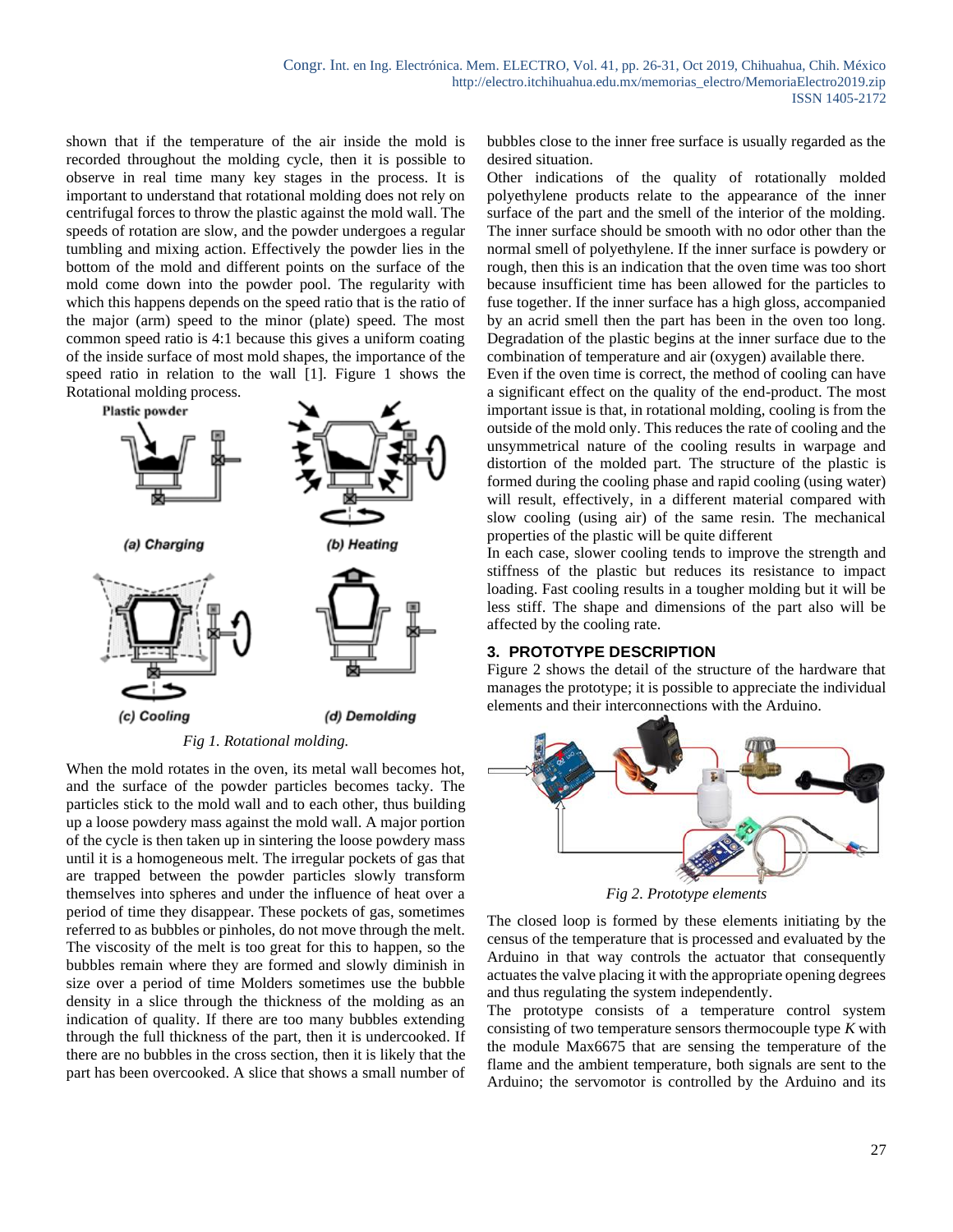Servo library; this servo motor controls directly the valve that allows the flow of the gas to the burner that generates the flame. In Figure 3, the physical elements that make possible the closed loop system are shown.



*Fig 3. Assembly of prototype elements.*

In Figure 4 the connections of the elements in the Arduino are detailed.



*Fig 4. Prototype connections diagram.* 

# **3.1. Type** *K* **Thermocouple and Max6675 Module**

When designing a prototype, you must choose the most suitable components that meet the needs of the system at a better cost and that offer greater performance at the time of work.

In the choice of temperature sensors several tests were carried out with similar sensors that carried out an equivalent work, regarding the heat measurement that was being tested, after repeated laboratory tests, the thermocouple type  $K$  is selected with the Max6675 module [2], because of its best operation in high temperatures operating in a range of action ranging from 0 to 1024 degrees Celsius, with a functioning between 3 to 6 volts; the output interface is SPI, see Table 1.

#### **ELECTRICAL CHARACTERISTICS**

(Vcc = +3.0V to +5.5V, TA = -20°C to +85°C, unless otherwise noted. Typical values specified at +25°C.) (Note 1)

| <b>PARAMETER</b>                    | <b>SYMBOL</b>   | <b>CONDITIONS</b>                                            |                |                         | <b>MIN</b>  | <b>TYP</b>     | <b>MAX</b>  | <b>UNITS</b>  |  |
|-------------------------------------|-----------------|--------------------------------------------------------------|----------------|-------------------------|-------------|----------------|-------------|---------------|--|
| Temperature Error                   |                 | TIHERMOCOUPLE = +700°C.                                      |                | $VCC = +3.3V$           |             |                | $+5$        |               |  |
|                                     |                 | TA = +25°C (Note 2)                                          |                | $VCC = +5V$             | $\cdot$ 6   |                | $+6$        |               |  |
|                                     |                 | THERMOCOUPLE = 0°C to                                        |                | $V_{\text{CC}} = +3.3V$ | $\hat{8}$   |                | $+8$        |               |  |
|                                     |                 | +700°C, TA = +25°C (Note 2)                                  |                | $VCC = +5V$             | .9          |                | $+9$        | LSB           |  |
|                                     |                 | TTHERMOCOUPLE = +700°C<br>to +1000°C, TA = +25°C<br>(Note 2) |                | $V_{CC} = +3.3V$        | .17         |                | $+17$       |               |  |
|                                     |                 |                                                              |                | $V_{CC} = +5V$          | .19         |                | $+19$       |               |  |
| Thermocouple Conversion<br>Constant |                 |                                                              |                |                         |             | 10.25          |             | <b>UV/LSB</b> |  |
| Cold-Junction                       |                 | TA = - 20°C to +85°C                                         |                | $Vcc = +3.3V$           | 30          |                | $+3.0$      | ۹C            |  |
| Compensation Error                  |                 | (Note 2)                                                     | $V_{CC} = +5V$ |                         | 30          |                | $+30$       |               |  |
| Resolution                          |                 |                                                              |                |                         |             | 0.25           |             | ۹C            |  |
| Thermocouple Input<br>Impedance     |                 |                                                              |                |                         |             | 60             |             | kΩ            |  |
| Supply Voltage                      | Vcc             |                                                              |                |                         | 3.0         |                | 5.5         | V.            |  |
| Supply Current                      | Icc             |                                                              |                |                         |             | 0.7            | 1.5         | mA            |  |
| Power-On Reset Threshold            |                 | Vcc rising                                                   |                |                         | 1           | $\overline{2}$ | 25          | V.            |  |
| Power-On Reset Hysteresis           |                 |                                                              |                |                         |             | 50             |             | mV            |  |
| Conversion Time                     |                 | (Note 2)                                                     |                |                         |             | 0.17           | 0.22        | Ś.            |  |
| <b>SERIAL INTERFACE</b>             |                 |                                                              |                |                         |             |                |             |               |  |
| Input Low Voltage                   | V <sub>IL</sub> |                                                              |                |                         |             |                | 0.3x<br>Vcc | V.            |  |
| Input High Voltage                  | Vы              |                                                              |                |                         | 0.7x<br>Vcc |                |             | V             |  |
| Input Leakage Current               | <b>ILEAK</b>    | Viv = GND or Vcc                                             |                |                         |             |                | #5          | цA            |  |
| Input Capacitance                   | $C_{N}$         |                                                              |                |                         |             | 5              |             | pF            |  |

Temperature measurement involves the use of transducers which convert this physical phenomenon into another, such as voltage or current, the transducer used is the thermocouple type *K*, which is a device widely used in the industry.

A thermocouple is a device formed by the union of two different metals that produces a voltage (Seebeck effect), which is function of the temperature difference between one of the ends called "hot spot" or hot or measuring union and the other called "cold spot" or cold or reference union.

# **3.2. Servomotor MG995**

In order to generate the desired control, the actuator response is required from the temperature measurement signals obtained, the Arduino produces the required opening angle, which in turn will be sent to the actuator to position and consequently set that angle on the gas valve. The specific element of actuator for this prototype is the MG995 model [3], which has a transmission box with metal sprocket so it is more resistant to weight and workloads; operating voltage from 4.8 to 7.2 volts with an operation speed of 0.2 s/60º (4.8 V), 0.16 s/60º (6 V). This actuator is operated from the Arduino via a library named Servo. Figure 5 shows the servo motor coupled to the gas valve.

*Table 1. Max6675 module, electrical characteristics.*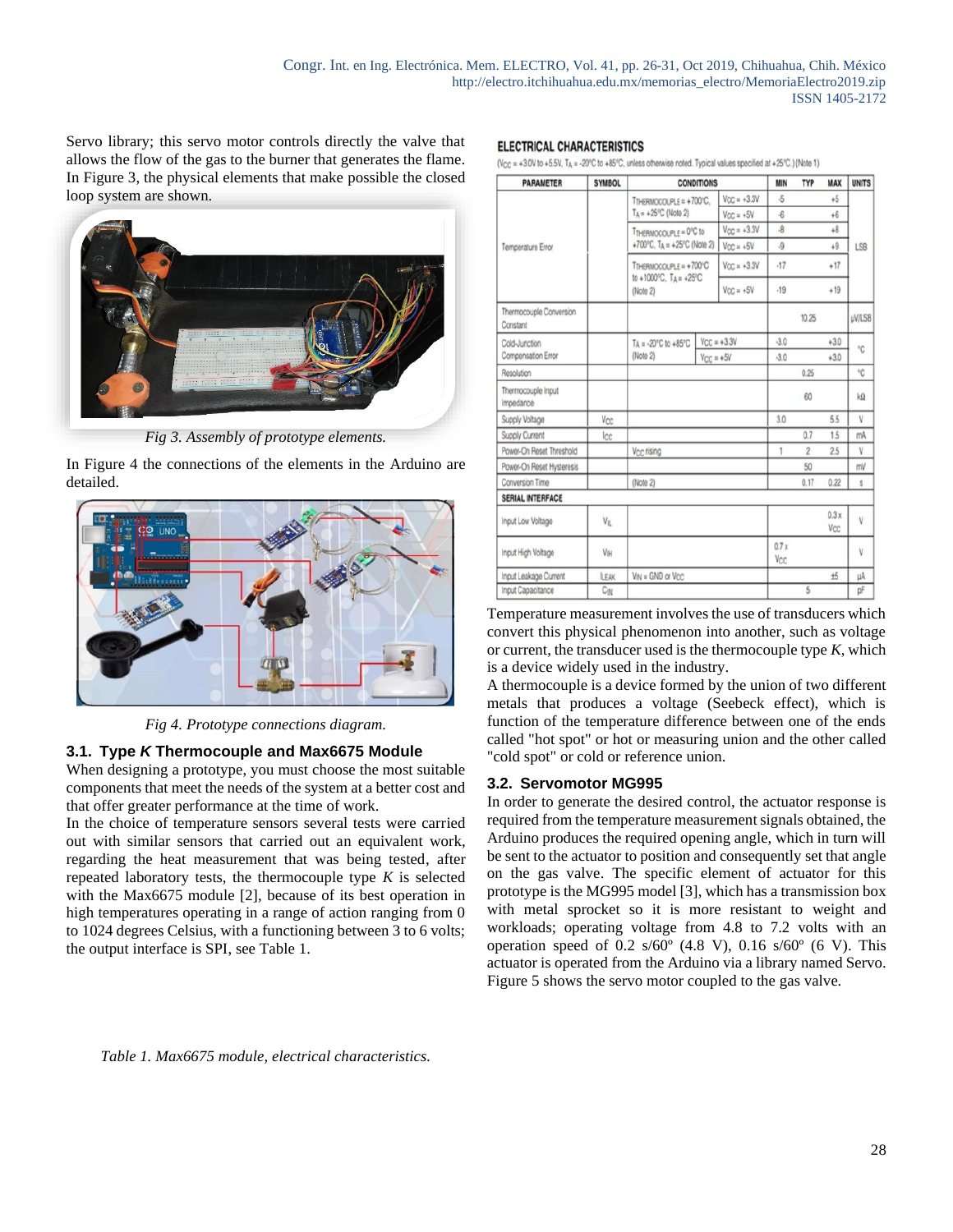![](_page_3_Picture_1.jpeg)

*Fig 5. Valve prototype (actuator) for the gas control.*

## **3.3. Arduino**

Arduino contains Atmel AVR microcontrollers. These cards make it easier to handle peripherals by controllers [4].

Similarly, Arduino offers a development environment (IDE) where users program the microcontroller of the board. The Arduino architecture is the tool used in this prototype, this board oversees processing both the input signals and generating the output signals, as well as running the algorithms that allow to maintain a closed loop in the system. The control libraries running the Arduino in addition to the mentioned before is the Arduino PID Library that will be responsible for running the main algorithm control system.

## **4. LIBRARIES**

The temperature sensors, the servomotor and the Arduino are hardware, which alone cannot perform the specific tasks desired. To do this you have to do the programs, which are a set of instructions, and in this way, you can control the Arduino with your inputs and outputs. There are open source tools that make it easier to work by using these programs. These tools are called libraries, which are just collections of code that facilitates the interconnection of sensors, actuators such as servomotors, screens, electronic modules among others. The libraries reside in a file with extension *.h* and for Arduino are open source.

## **4.1. Max6675.h Library**

The code in the library, which is of public domain, helps to read the temperature through the Max6675 sensor. The process is illustrated in Figure 6.

![](_page_3_Figure_10.jpeg)

*Fig 6. Block diagram of Max6675 library.*

## **4.2. Servo.h Library**

Figure 7 shows a block diagram with the servo controller operating the MG995 servomotor [5].

![](_page_3_Figure_14.jpeg)

*Fig 7. Block diagram of servo library.*

## **4.3. PID Controller**

A PID is a feedback control system, which calculates the deviation or error between a measured value and a desired value. This control algorithm consists of three different parameters. Proportional, Integral and derivative, proportional gain is applied to the current error, the integral gain is applied to the past values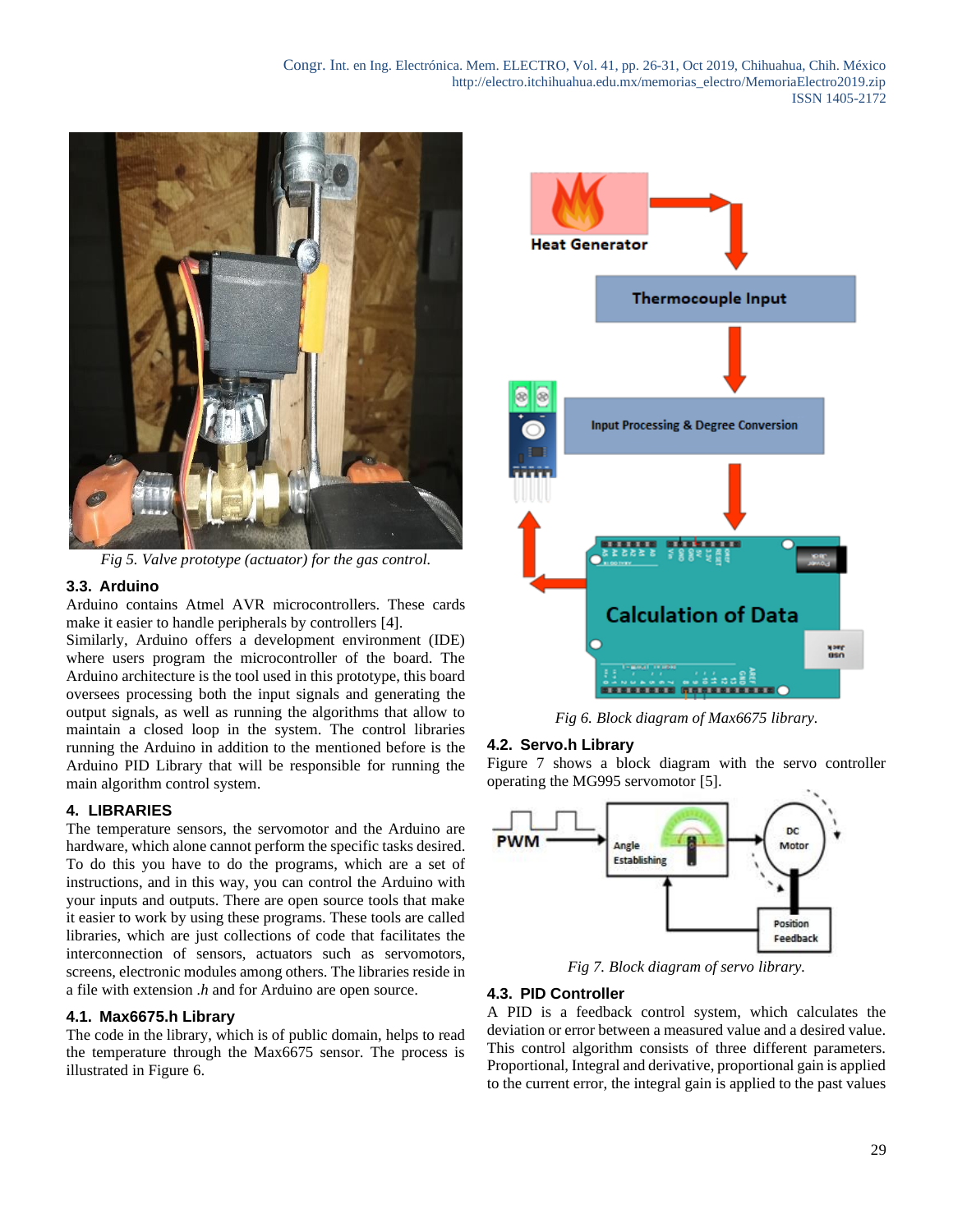of the error, and the derivative gain is a prediction of future errors. The sum of these three actions is used to adjust the process by means of a control element; in the case of this prototype is the position of a valve, see Figure 8.

![](_page_4_Figure_2.jpeg)

*Fig 8. Diagram of the PID function.*

#### **4.4. PID.h Library**

When the PID library [6][7] was programmed on the Arduino software an important process called discretization was performed; it was figured with the help of the Z transform.

Equations (1) to (3) are showing the *Z*-transform of the PID action [8]-[11].

$$
Z\{K_p(e(t))\} = K_p E(z)
$$
 (1)

$$
Z\{K_i(\int e(t)dt)\} = K_i \frac{z}{z-1} E(z)
$$
 (2)

$$
Z\left\{K_d\left(\frac{de(t)}{dt}\right)\right\} = K_d \frac{z-1}{z} E(z)
$$
 (3)

#### **4.5. IoT**

Additionally, a software was developed that allows the connection with the prototype from external devices. With this, the process acquires greater functionality since the software constantly obtains information from the embedded system, it is stored in a database and is useful to perform a deeper analysis, as well as to better understand the behavior of the process; the process temperatures are obtained continuously, as well as the opening angle in which the servo valve is located. The connection can be made via USB for connection to PC, by means of Bluetooth for Tablet with Android operating system. The advantages increase considerably since with these adjustments the system can be monitored remotely by means of WEB services which concentrates the information in the Cloud and can later be consulted remotely. In the same way, the plant can be controlled remotely by means of an Android App and a WEB Application, thus creating a connection to the internet of things (IoT), all this is based on the Realtime Database concept since the information is stored in the so-called FireBase Platform, which is a free Google service that provides instant access to information.

Figure 9 shows an emptied of data collected from the prototype and made it available from internet.

| COM3       | Conectar     | Sair        | Borrar base   |                |        | Set Temperatura |
|------------|--------------|-------------|---------------|----------------|--------|-----------------|
|            |              |             |               | Encender       |        | Picto           |
| 0          |              |             |               |                |        |                 |
| Abrevatoda | Ceremonius : | Certaintodo | <b>Erivar</b> | <b>ARDUINO</b> |        |                 |
|            |              |             |               |                |        |                 |
| ID-        | Sensor 1     | Sensor 2    | Fecha         | Hora           | Angulo | Estado          |
| 1815       | 29           | 23          | 05/05/2019    | 11:56:56 p.m.  | 120    | ٥               |
| 1816       | 28           | 22          | 05/05/2019    | 11:57:01 p.m.  | 120    | $\circ$         |
| 1817       | 2B           | 22          | 05/05/2019    | 11:57:07 p.m.  | 120    | ٥               |
| 1818       | 29           | 22          | 05/05/2019    | 11.57.12 p.m.  | 115    | $\circ$         |
| 1819       | 28           | 22          | 05/05/2019    | 11:57:17 p.m.  | 115    | $\circ$         |
| 1820       | 28           | 23          | 05/05/2019    | 11:57:32 p.m.  | 115    | ٥               |
| 1821       | 28           | 22          | 05/05/2019    | 11:57:33 p.m.  | 110    | ٥               |
| 1822       | 28           | 22          | 05/05/2019    | 11:57:33 p.m.  | 110    | ٥               |
| 1823       | 28           | 23          | 05/05/2019    | 11:57:37 p.m.  | 110    | 0               |
| 1824       | 28           | 22          | 05/05/2019    | 11:57:42 p.m.  | 110    | 0               |
| 1825       | 28           | 22          | 05/05/2019    | 11:57:47 p.m.  | 105    | $\circ$         |
| 1826       | 29           | 22          | 05/05/2019    | 11:57:52 p.m.  | 105    | ٥               |
| 1827       | 29           | 22          | 05/05/2019    | 11:57:57 p.m.  | 105    | 0               |
| 1828       | 29           | 22          | 05/05/2019    | 11:58:02 p.m.  | 105    | ٥               |
| 1829       | 30           | 22          | 05/05/2019    | 11:58:07 p.m.  | 100    | o               |
| 1830       | 30           | 22          | 05/05/2019    | 11:58:12 p.m.  | 100    | $\circ$         |

*Fig 9. IoT of prototype.*

## **5. SYSTEM PERFORMANCE**

The prototype must respond correctly according to the requests that the operator or user establishes, meaning that, if the user sets a temperature set-point in *N* degrees Celsius, the prototype must respond as fast as possible and stay in the desired value. The closed loop system performs its calculations and positions the servo-valve in the tilt angle that keeps the desired temperature and when there is a source of disturbance, the system reacts to maintain the established set-point. Figure 10 shows the system performance when a 34°C set-point was established.

![](_page_4_Figure_17.jpeg)

*Fig 10. System response when establishing a set-point.*

In Figure 11 the whole prototype is visualized operating at full valve opening.